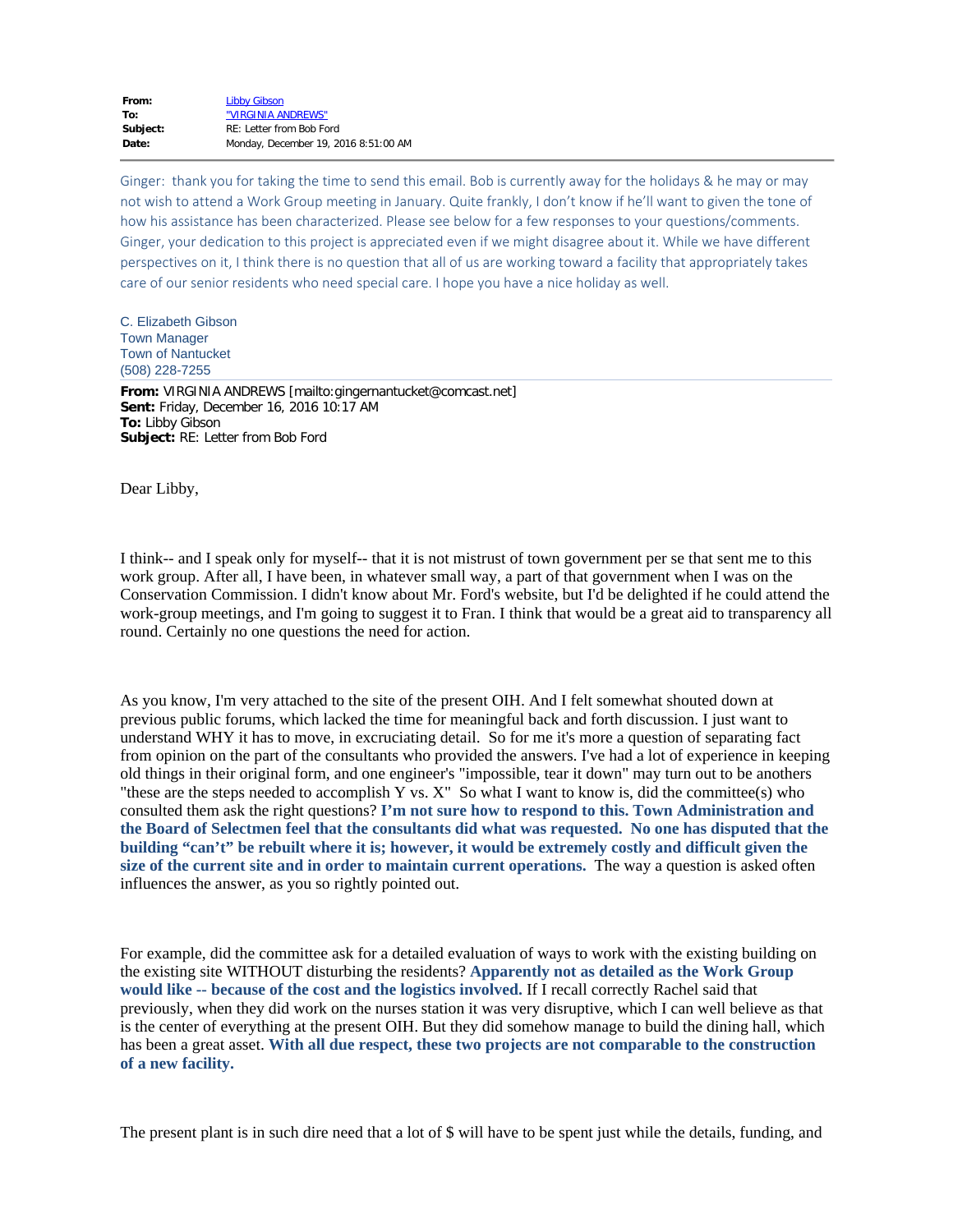permitting of the new one are worked out. Is that all just going to be wasted as soon as the current building is demolished? **The current building's future has not been determined. No one has said it will be demolished.** The new one is going to be a huge up-front expense; is there any way to address the building issues by working wing to wing as I believe was the intent of the original design? **I'm sure that the architect can address these issues when he attends a Work Group meeting** Would it be a financial advantage to spread those costs out over time? For example, if a new entrance access were relocated to the south side nest to the kitchen with, say, a covered drive-through area such as Falmouth Toyota has, it would be much more protected from the NW wind which blasts in the double doors of the present entrance. As it is the heating system has to cope with that icy blast every time someone goes in or out.

Another question relates to the use of storm surge vs. flood plain standards to ID the least risky site. I'm still grappling with that as it doesn't seem to me to take into account the erosion rate of the south shore at one end or the Miacomet watershed on the other. If we are talking cat 5 hurricane, what guarantee to we have it won't come from the SW? **The architect can address this directly with the Work Group** I have to say, the relocation of the finance Dept to the old laundromat site (previously the office of the Con Com) did not inspire me with a great deal of confidence in the opinions of consultants. **The relocation of the Finance offices was not a recommendation of any consultants. It was a recommendation of Town Administration in order to temporarily address severe space limitations. It's easy to judge decisions when you do not have complete information.** The buildings on Washington st. are on filled land which was formerly marsh and have already suffered flooding from rather modest storm surges, but this is quite predictable given their history. The current OIH site is high enough that I wonder if there would be any place to which TO evacuate in the event of a 12 foot surge? It is protected by a salt marsh. And unlike Long Island Sound, Nantucket Sound is not a closed system. Coatue, which acts as a barrier beach for the harbor, is significantly lower than the site, so beyond a lower point it would not be an effective empoundment for surge water. So that is also a comparison that needs evaluation I think.

Anyway, please forgive the long email and have a good holiday.

Ginger

## On December 14, 2016 at 4:23 PM Libby Gibson [<LGibson@nantucket-ma.gov](mailto:LGibson@nantucket-ma.gov)> wrote:

Georgia – I appreciate the clarification, thank you. It seems that there is quite of bit of suspicion about this entire project – I get that people are often suspicious of government. I've been trying to find out and understand what facts there are that the work group members and others are relying on for many of the comments I am seeing and hearing about – but I'm still not sure what they are. In any case, please see my responses **below** regarding your email.

C. Elizabeth Gibson Town Manager Town of Nantucket (508) 228-7255

**From:** Georgia Ann Snell [<mailto:snellhotel@gmail.com>] **Sent:** Wednesday, December 14, 2016 9:31 AM **To:** Libby Gibson **Cc:** Frances Karttunen; Rachel Day; [cliffack@yahoo.com](mailto:cliffack@yahoo.com); Dawn Hill Holdgate; Tim and Kate Soverino; Alison K Forsgren; VIRGINIA; Julie Fitzgerald **Subject:** Re: Letter from Bob Ford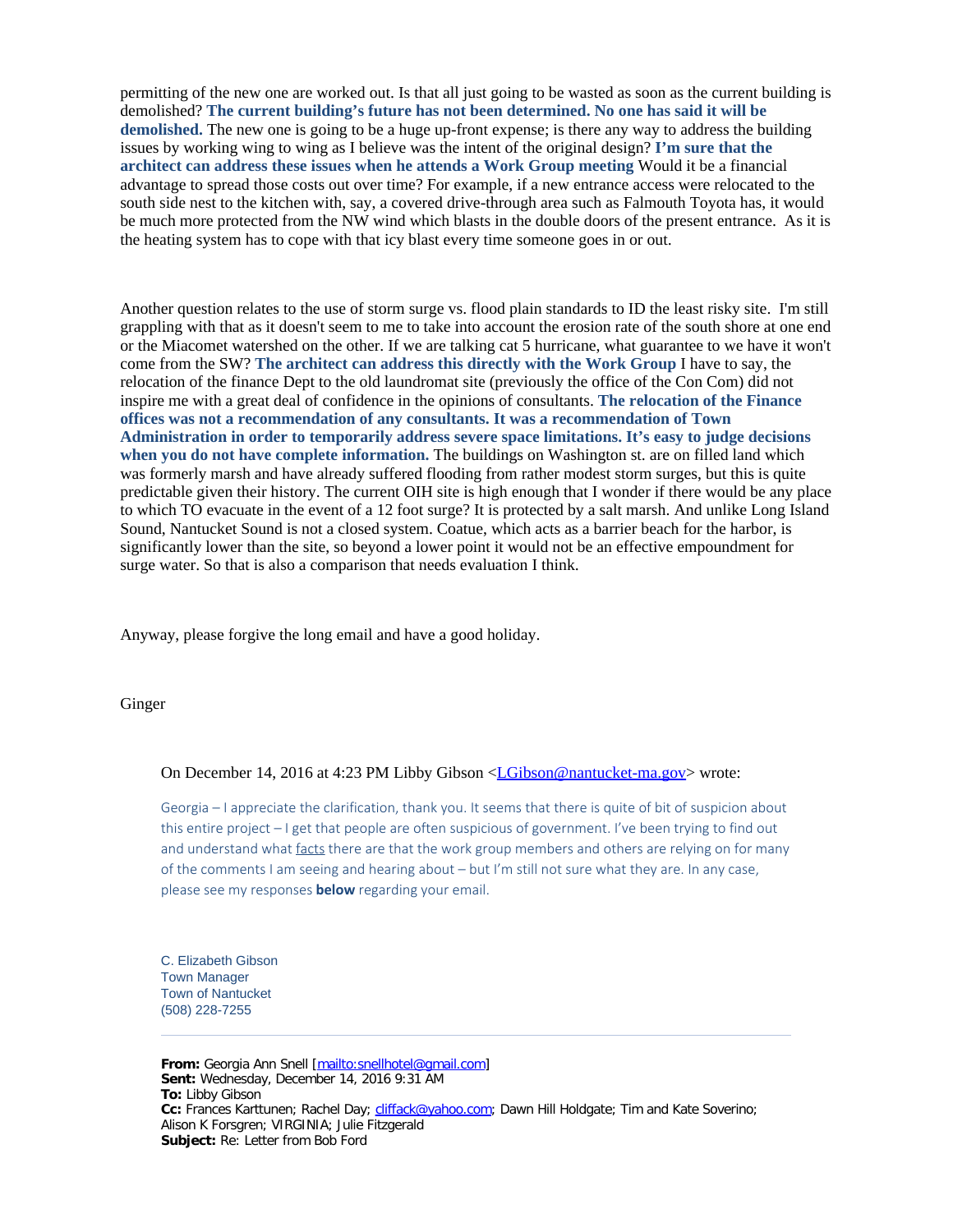Hi Libby, I think we felt that it was premature ... and no one on the Work Group as far as I knew were aware of Mr. Ford's letter until it was brought up by a local citizen at our meeting. His letter is pretty specific, which certainly seems like the final decision of the BOS has already been made. **Perhaps this is where there is a "disconnect" somehow: on May 4, 2016, the Board of Selectmen voted, unanimously – at a public meeting – to proceed with moving Our Island Home to the Sherburne Commons site; and to construct a new 40-bed facility following the "Small House" model. Please click here and watch the discussion starting at 44 minutes in, [click here to view](http://view.earthchannel.com/PlayerController.aspx?&PGD=nantucketma&eID=565) and ends on a 2nd video 19 minutes in, [click here to see this video](http://view.earthchannel.com/PlayerController.aspx?&PGD=nantucketma&eID=566).**

**The Board of Selectmen has made a decision – publicly, not in secret. At the first meeting of the Work Group, I made note of this decision; and, that the Board would be proceeding with planning for the facility concurrent with the Work Group. It is the job of Town Administration to implement decisions of the Board, this is one, and we are working to implement it. At the May 4, 2016 meeting, after the Board's vote, I was asked to review next steps, which I did, see below – this was in the Agenda Packet [http://nantucket](http://nantucket-ma.gov/AgendaCenter/ViewFile/Agenda/05042016-3722)[ma.gov/AgendaCenter/ViewFile/Agenda/05042016-](http://nantucket-ma.gov/AgendaCenter/ViewFile/Agenda/05042016-3722) [3722](http://nantucket-ma.gov/AgendaCenter/ViewFile/Agenda/05042016-3722)**

## **Next Steps**

**Board of Selectmen decision on site (which was decided 5-0 to be Sherburne Commons)**

## **Public outreach**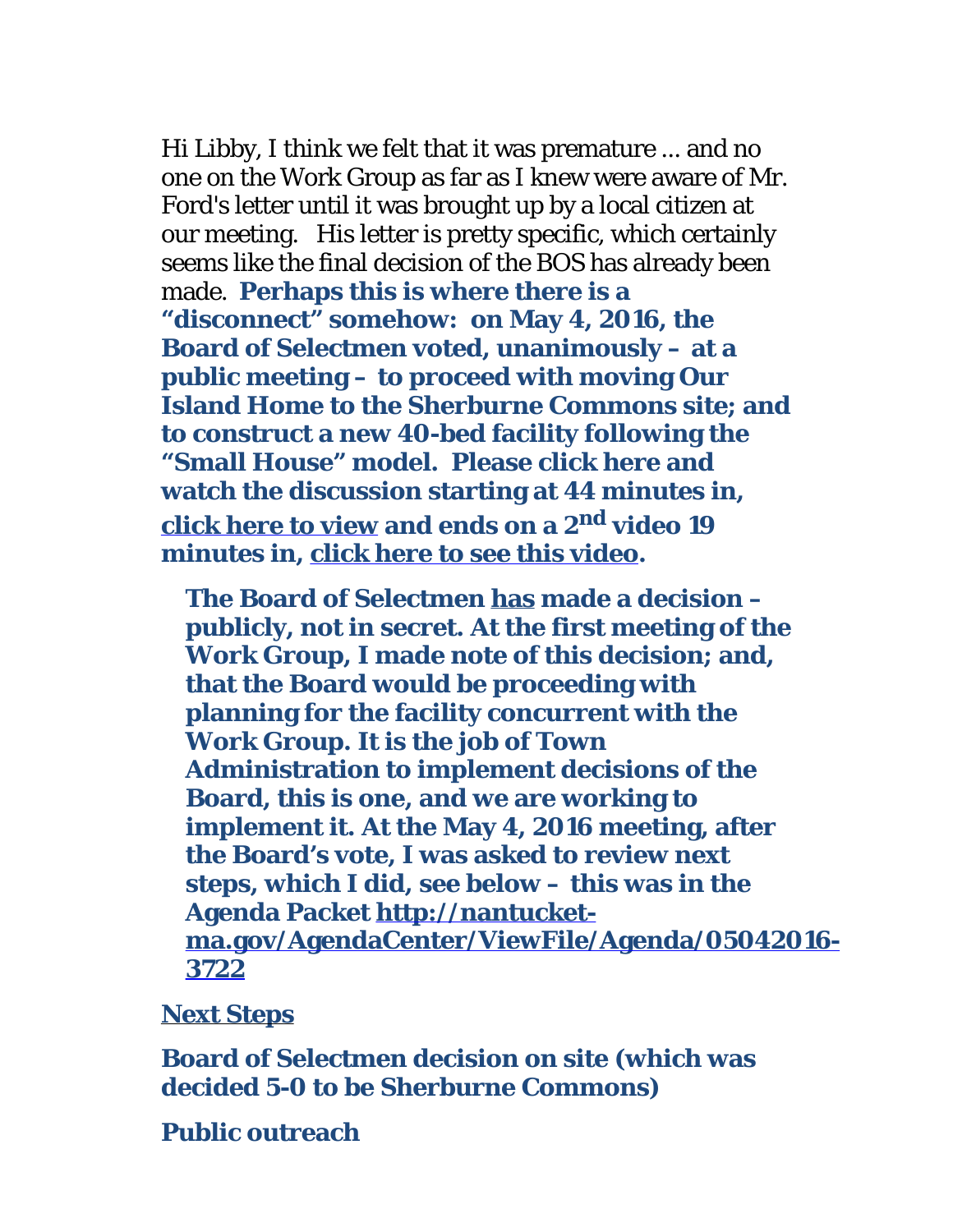**Development of warrant article(s) for fall Special Town Meeting\***

**Site preparation and negotiations with Land Bank or others to secure area needed**

**Determination of Need through Mass. Department of Public Health**

**Development of alternative care model details (ie, staffing, costs, regulatory requirements, etc)**

**Develop RFP for professional services to assist with financial forecasting for alternative care model**

*\*it was later determined that this would be done for 2017 Annual Town Meeting*

• That may not have been his intent, but you can understand how it came across to us who are trying to make more public the needs of a new nursing home, what style to use and where it will be located. Nor did we know or at least I was unaware of the website Mr. Ford established. **The existence of the website** *also* **came up at the first meeting – one of the Work Group members asked about it and I explained it. Again, Mr. Ford's assistance was solicited well before the Work Group ever came about – he is doing just what we asked/he offered to do. He is a private citizen and is helping us on his own time and his own "dime". It has been suggested repeatedly over the years to utilize the professional expertise of our local citizens when possible – this was a good opportunity to do just that. Mr. Ford has been very helpful with suggesting ways in which to get information out about the project. At this point, while we don't have a link to his website on**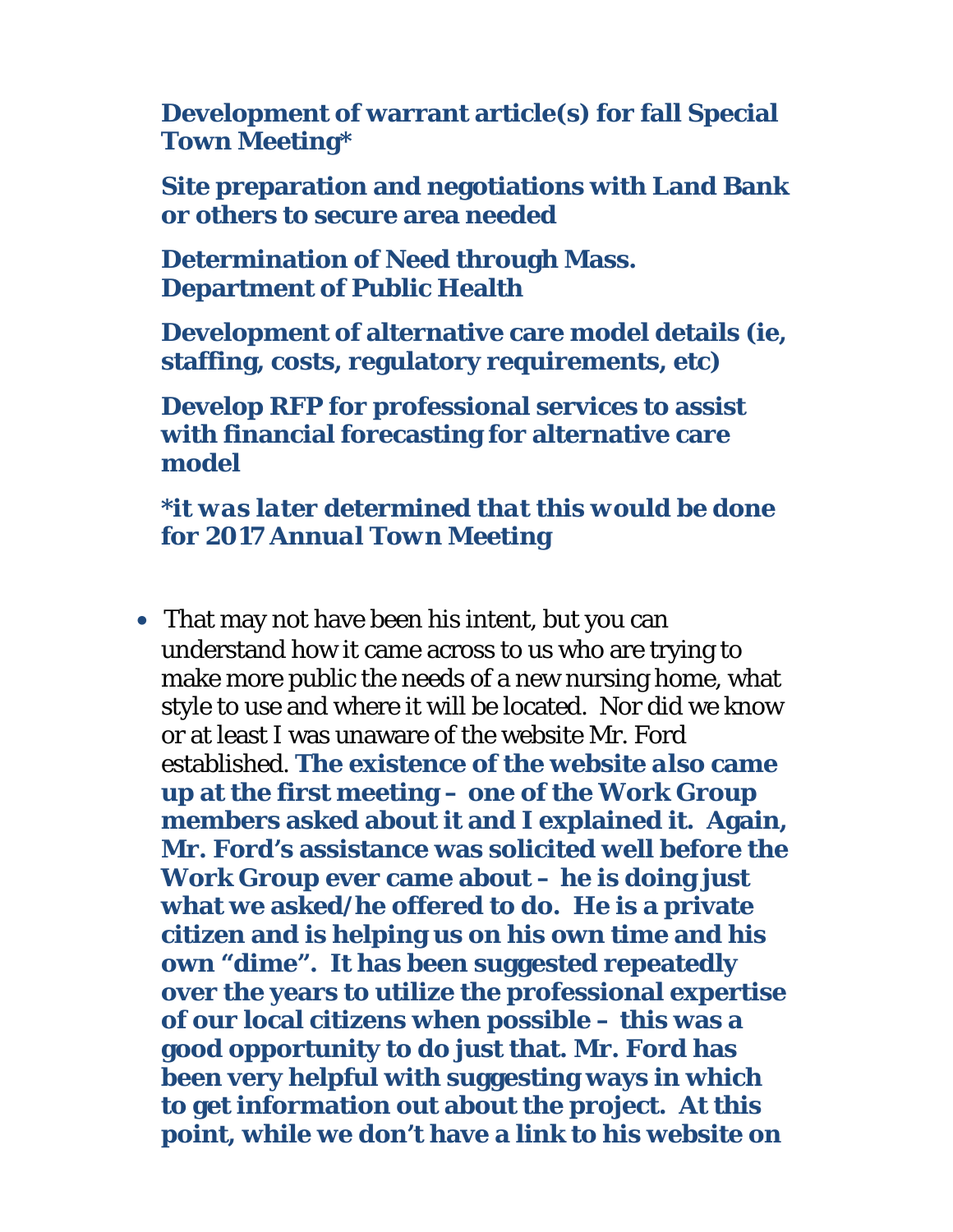**the Town's website we do have GenoTV interviews of Human Services Director Rachel Day and also an interview with Darcy Creech. Please see here <http://nantucket-ma.gov/749/Proposed-New-OIH> for these postings and others such as the OIH Feasibility Study Presentation and the OIH Public Forum at the Dreamland in November 2015.**

I assume other people have known about it in Town circles, and perhaps it has been spread by other vehicles? Don't know. Just wanted you to hear from my perspective how the letter Mr. Ford wrote seemed to those of us who knew nothing about it. I have sent out an email to the Interfaith Council members in light of the letter to update them on what is going on ... that is the appointment of the Work Group and what is trying to be accomplished. Thanks, Libby, Georgia Ann

On Tue, Dec 13, 2016 at 6:29 PM, Libby Gibson [<LGibson@nantucket-ma.gov](mailto:LGibson@nantucket-ma.gov)> wrote:

Fran: Are you asking a question? If so, it isn't clear from your email below. It sounds like from what I've been told with posts on Facebook and comments at the Work Group meeting yesterday that there is a feeling from the Work Group and others that there is some kind of "secret campaign" the Town has embarked on with Bob Ford. Bob Ford is a local citizen who approached me over a year ago with an offer to help with any Town projects in terms of supporting them in the community and helping to prepare and/or review letters and/or other documents explaining the projects. At no charge. Volunteer effort. He helped prepare some documents for the Nantucket Harbor Shimmo Sewer project; and, around last June or July, I asked him if he might consider helping with community outreach for Our Island Home -- AFTER the Board of Selectmen voted to pursue constructing a new facility at Sherburne Commons and BEFORE the Special Town Meeting that established the Work Group was even scheduled. Regarding his letter, "spearhead" might be an overstatement but he offered to help with an important Town project, at no charge, he set up a website at his expense and printed up the cards, at his expense. Is there a problem? It's certainly not a secret, he supports the project that the Board voted for and is willing to go talk to community groups about it.

C. Elizabeth Gibson Town Manager Town of Nantucket (508) 228-7255

-----Original Message----- From: Frances Karttunen [mailto: karttu@comcast.net] Sent: Monday, December 12, 2016 9:00 PM To: Libby Gibson; Rachel Day; [cliffack@yahoo.com](mailto:cliffack@yahoo.com); Dawn Hill Holdgate; Tim and Kate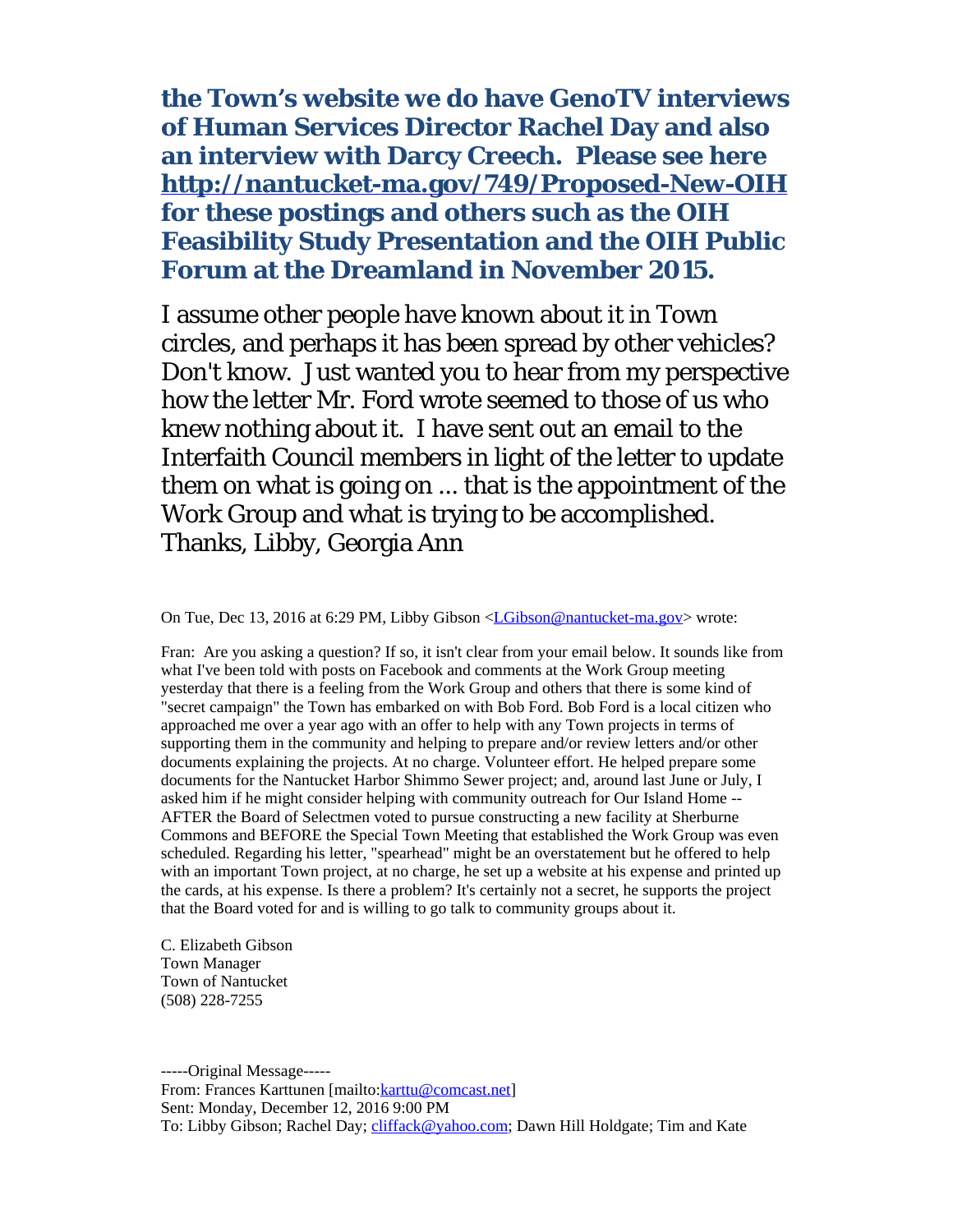Soverino; Alison K Forsgren; VIRGINIA; Georgia Ann Snell; Julie Fitzgerald Subject: Letter from Bob Ford

Libby,

At the December 8 meeting of the OIH work group, a member of the public brought to the work group's members' attention a letter from Bob Ford to the Rev. Gary Klingsporn. This week a member of the work group also had the letter, and the contents were made known to the group. In it Mr. Ford says he is writing at the request of Rachel and yourself to seek help for a campaign to carry forward specific plans for the future OIH and to enlist the pastors of Nantucket churches in forwarding this effort to influence voting at the April 1 Annual Town Meeting.

According to Rachel, her sole interaction with Mr. Ford has been to meet with one group at his request.

Display of laminated business cards advertising the website OIHFuture.com have been permitted at Our Island Home, however. We were assured that the website is strictly Mr. Ford's and is not sponsored by the Town of Nantucket or Our Island Home.

Mr. Ford, in his letter, seems to state that he is acting on behalf of the town administrator and the administrator of OIH.

The letter is attached to this message.

Frances Karttunen Chair, OIH workgroup

---------- Forwarded message ---------- From: Frances Karttunen <**karttu@comcast.net**> To: Libby Gibson <[LGibson@nantucket-ma.gov](mailto:LGibson@nantucket-ma.gov)>, Rachel Day [<RDay@nantucket-ma.gov](mailto:RDay@nantucket-ma.gov)>, ["cliffack@yahoo.com](mailto:cliffack@yahoo.com)" [<cliffack@yahoo.com](mailto:cliffack@yahoo.com)>, Dawn Hill Holdgate [<dhillholdgate@nantucket-ma.gov](mailto:dhillholdgate@nantucket-ma.gov)>, Tim and Kate Soverino [<acksov@hotmail.com](mailto:acksov@hotmail.com)>, Alison K Forsgren [<alisonkforsgren@gmail.com](mailto:alisonkforsgren@gmail.com)>, VIRGINIA <[gingernantucket@comcast.net](mailto:gingernantucket@comcast.net)>, Georgia Ann Snell [<snellhotel@gmail.com](mailto:snellhotel@gmail.com)>, Julie Fitzgerald <ifitzlaw@comcast.net> C<sub>c</sub>: Date: Tue, 13 Dec 2016 02:00:13 +0000 Subject: Letter from Bob Ford

Libby,

At the December 8 meeting of the OIH work group, a member of the public brought to the work group's members' attention a letter from Bob Ford to the Rev. Gary Klingsporn. This week a member of the work group also had the letter, and the contents were made known to the group. In it Mr. Ford says he is writing at the request of Rachel and yourself to seek help for a campaign to carry forward specific plans for the future OIH and to enlist the pastors of Nantucket churches in forwarding this effort to influence voting at the April 1 Annual Town Meeting.

According to Rachel, her sole interaction with Mr. Ford has been to meet with one group at his request.

Display of laminated business cards advertising the website OIHFuture.com have been permitted at Our Island Home, however. We were assured that the website is strictly Mr. Ford's and is not sponsored by the Town of Nantucket or Our Island Home.

Mr. Ford, in his letter, seems to state that he is acting on behalf of the town administrator and